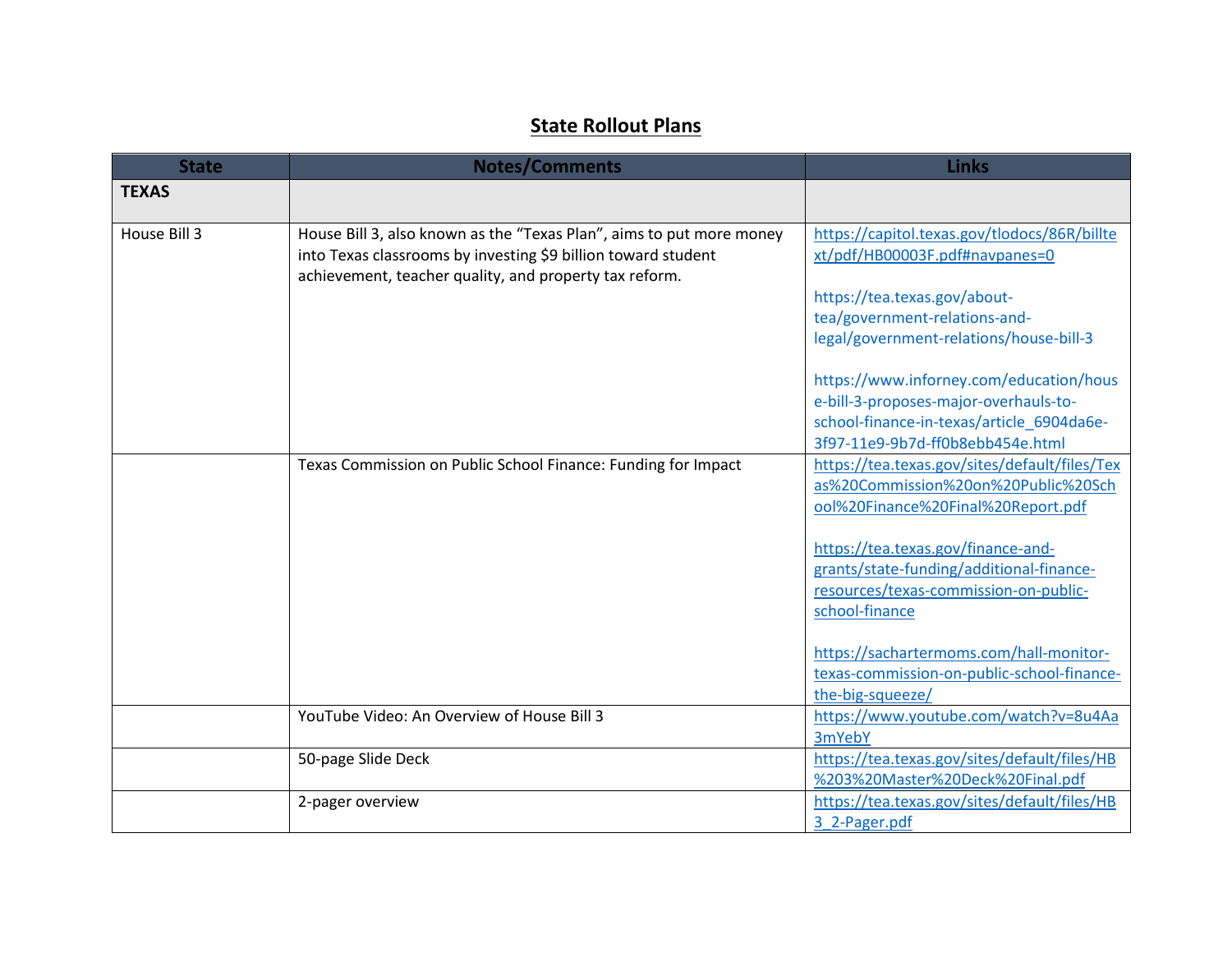|                    | <b>Bill Summary</b>                                               | https://tea.texas.gov/sites/default/files/HB |
|--------------------|-------------------------------------------------------------------|----------------------------------------------|
|                    |                                                                   | 3 Bill Summary.pdf                           |
|                    | FAQ located on their website of various related topics            | https://tea.texas.gov/about-                 |
|                    |                                                                   | tea/government-relations-and-                |
|                    |                                                                   | legal/government-relations/house-bill-3-     |
|                    |                                                                   | current-legislature-faq                      |
|                    | Their State Funding Page for "FSP"                                | https://tea.texas.gov/finance-and-           |
|                    |                                                                   | grants/state-funding                         |
|                    |                                                                   |                                              |
| <b>MISSISSIPPI</b> |                                                                   |                                              |
|                    | 16-page slide deck                                                | https://www.mdek12.org/sites/default/files   |
|                    |                                                                   | /2019 masbo certification course-            |
|                    |                                                                   | maep bsc explanation revised feb 2019.p      |
|                    |                                                                   | df                                           |
|                    | @Issue: The Mississippi Adequate Education Program                | https://watch.sdpb.org/video/issue-mpb-      |
|                    |                                                                   | issue-mississippi-adequate-education-        |
|                    |                                                                   | program/                                     |
|                    | The Parents' Campaign: Education Funding                          | https://msparentscampaign.org/education-     |
|                    |                                                                   | funding-2/                                   |
| <b>ILLINOIS</b>    |                                                                   |                                              |
| Evidence based     | (2017): EBF replaced a formula that had been in place for over    | http://stand.org/illinois/policy-            |
| Funding/Stand for  | two decades. The model falls \$6.8 billion short of full funding, | matters/equitable-education-                 |
| Children           | leaving 330 school districts funded below 70% of adequacy.        | funding/evidence-based-funding               |
|                    |                                                                   | https://onevoiceillinois.com/2020/02/11/cu   |
|                    |                                                                   | rrent-ebf-school-funding-will-never-get-us-  |
|                    |                                                                   | to-adequately-funded-education/              |
|                    |                                                                   |                                              |
|                    |                                                                   | https://www.centerforilpolitics.org/articles |
|                    |                                                                   | /illinois-school-funding-a-prime-time-       |
|                    |                                                                   | primer                                       |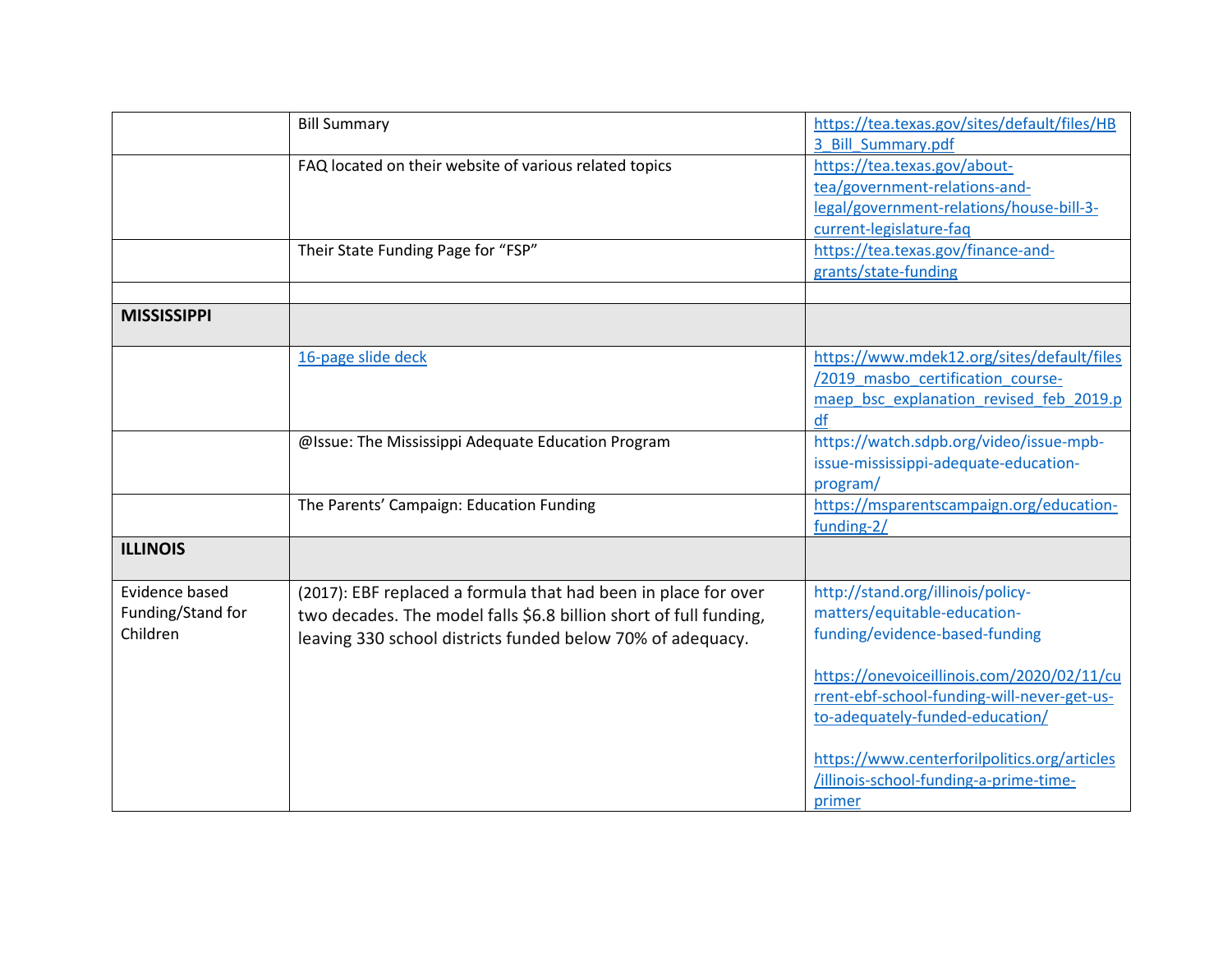| <b>Equitable Pension</b> | The teacher pension systems will be getting \$550 million more in         | http://stand.org/illinois/policy-               |
|--------------------------|---------------------------------------------------------------------------|-------------------------------------------------|
| Funding                  | State funds this year.                                                    | matters/equitable-education-                    |
|                          |                                                                           | funding/equitable-pension-funding               |
|                          | Accelerating Equity: Integrating Teacher Funding into Fair School         | https://stand.org/sites/default/files/Illinois/ |
|                          | <b>Funding</b>                                                            | EquityBoost FINAL.pdf                           |
|                          | <b>Technical Guide</b>                                                    | https://www.isbe.net/Documents/EBF Pres         |
|                          |                                                                           | entation Detailed.pdf                           |
|                          | <b>Practice Guide for District Administrators</b>                         | https://www.isbe.net/Documents/EBF-             |
|                          |                                                                           | Basics-Fall-2020.pdf                            |
|                          | Terms used in tweets from Illinois Stand for Children: "Level the playing |                                                 |
|                          | field" "They deserve a quality education, not budget cuts"                |                                                 |
|                          |                                                                           |                                                 |
|                          | Hosted Webinars and Now need to register to view the recording            | https://www.isbe.net/Pages/EvidenceBase         |
|                          |                                                                           | dFunding.aspx                                   |
|                          | Press Release from 2017                                                   | https://www.isbe.net/Documents/EBFF_Pa          |
|                          |                                                                           | ssing Release.pdf                               |
|                          | Message to Superintendents                                                | https://www.isbe.net/Documents/EBFF Pa          |
|                          |                                                                           | ssing Message to Superintendents.pdf            |
|                          | Senate Bill 1947 (PDF)                                                    | https://www.iasaedu.org/cms/lib/IL019231        |
|                          |                                                                           | 63/Centricity/Domain/4/SB1947%20-               |
|                          |                                                                           | %2026%20elements%20included.pdf                 |
| <b>MASSACHUSETTS</b>     |                                                                           |                                                 |
|                          |                                                                           |                                                 |
| Chapter 70 Program       | The state's main source of state education aid to districts; charter      | https://www.doe.mass.edu/finance/chapte         |
|                          | school funding; regional districts; and food and nutrition grants and     | r70/                                            |
|                          | programs.                                                                 |                                                 |
|                          | Through a mixture of federal state, and local contributions,              | https://www.doe.mass.edu/FinanceFunding         |
|                          | Massachusetts has invested approximately \$16 billion in their public     | .html                                           |
|                          | schools, in the form of grants, local aid, and SPED reimbursements.       |                                                 |
|                          | Public comments - made available publicly on main page                    | https://www.doe.mass.edu/finance/chapte         |
|                          |                                                                           | r70/public-comments.pdf                         |
|                          | YouTube Video explaining the Chapter 70 formula                           | https://www.youtube.com/watch?v=PcqrX           |
|                          |                                                                           | FOmdwY                                          |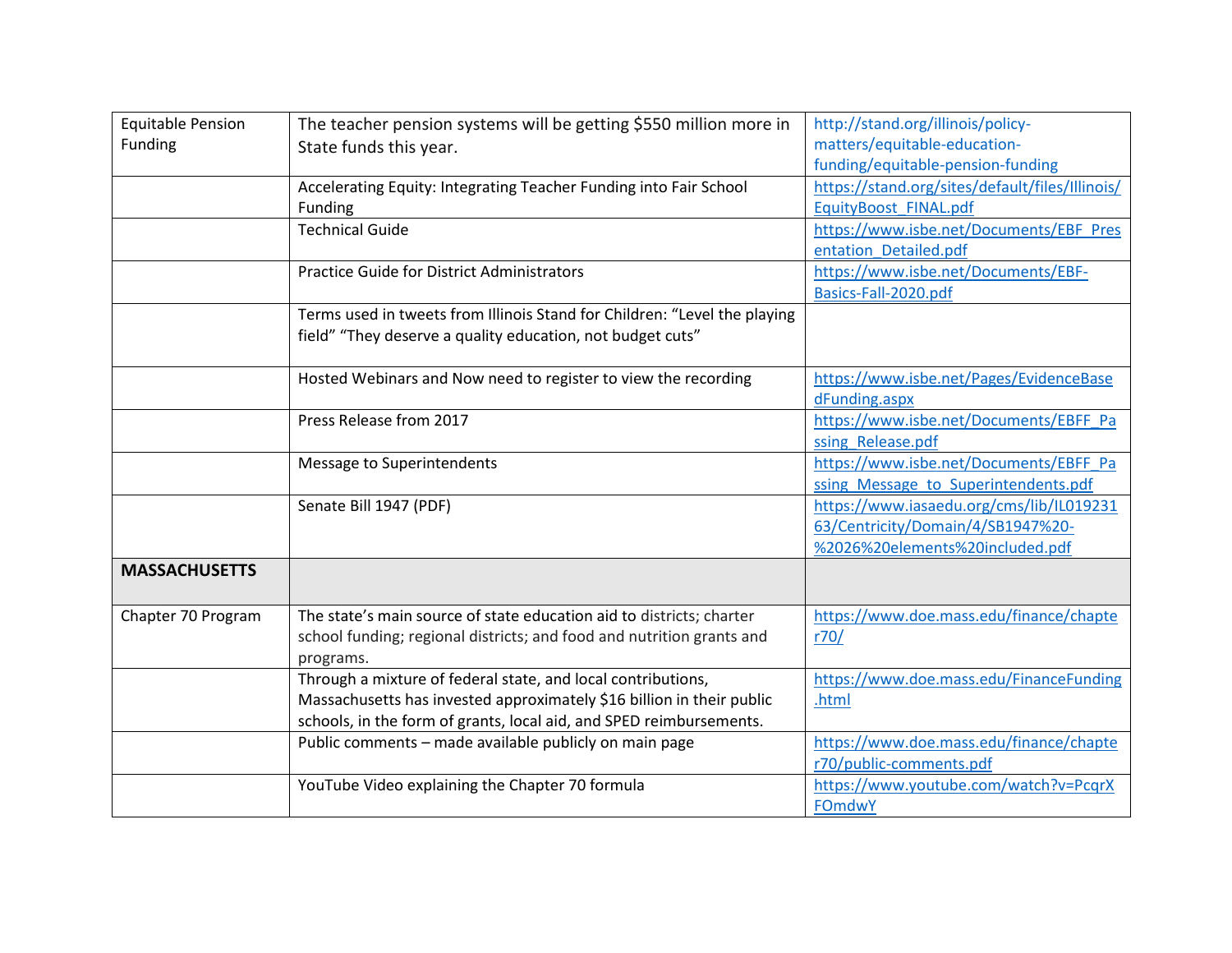| <b>MARYLAND</b> |                                                                                                                                                                                                                                       |                                                                                                                                                                                                               |
|-----------------|---------------------------------------------------------------------------------------------------------------------------------------------------------------------------------------------------------------------------------------|---------------------------------------------------------------------------------------------------------------------------------------------------------------------------------------------------------------|
|                 | The Blueprint for Maryland's Future: multi-billion-dollar investment in<br>Maryland schools, including new resources, programs, and staffing.<br>Includes a timeline of events/milestones - from start to future<br>events/milestones | https://marylandeducators.org/school-<br>funding/<br>https://blairptsa.org/event/blueprint-for-<br>marylands-future-forum-montgomery-<br>county-strong-schools-maryland/                                      |
|                 | Blueprint YouTube Video - news clips from various media outlets with<br>voiceover - "We Did It"                                                                                                                                       | https://www.youtube.com/watch?v=QzxEK<br>N3V2hk                                                                                                                                                               |
|                 | 13-year plan for investment and opp for all students - official press<br>release from June 23, 2021                                                                                                                                   | https://marylandeducators.org/the-<br>blueprint-a-13-year-plan-for-investment-<br>and-opportunity/                                                                                                            |
|                 | Press Release when "becomes future law"                                                                                                                                                                                               | https://marylandeducators.org/big-win-<br>blueprint-for-marylands-future-becomes-<br>law/                                                                                                                     |
|                 | News Article: Opinion: Blueprint for Md.'s Future Is a Major Step<br>Forward for Immigrant Students (Source: Maryland Matters)                                                                                                        | https://www.marylandmatters.org/2021/03<br>/25/opinion-blueprint-for-md-s-future-is-a-<br>major-step-forward-for-immigrant-<br>students/                                                                      |
| <b>INDIANA</b>  |                                                                                                                                                                                                                                       |                                                                                                                                                                                                               |
|                 | News Article: How Indiana schools are using federal funding to help<br>support students                                                                                                                                               | https://cbs4indy.com/news/how-indiana-<br>schools-are-using-federal-funding-to-help-<br>support-students/                                                                                                     |
|                 | Digest of Public School Finance in Indiana (PDF)                                                                                                                                                                                      | https://www.doe.in.gov/sites/default/files/<br>news/dec-13-finance-public-school-digest-<br>2019-2021-biennium-<br>final.pdf?utm_content=&utm_medium=em<br>ail&utm_name=&utm_source=govdelivery&<br>utm term= |
|                 | Indiana Education Funding Explained (Downloadable PDF)                                                                                                                                                                                | https://cdn.ymaws.com/www.indiana-<br>asbo.org/resource/collection/13F09444-<br>C611-4280-AAB9-                                                                                                               |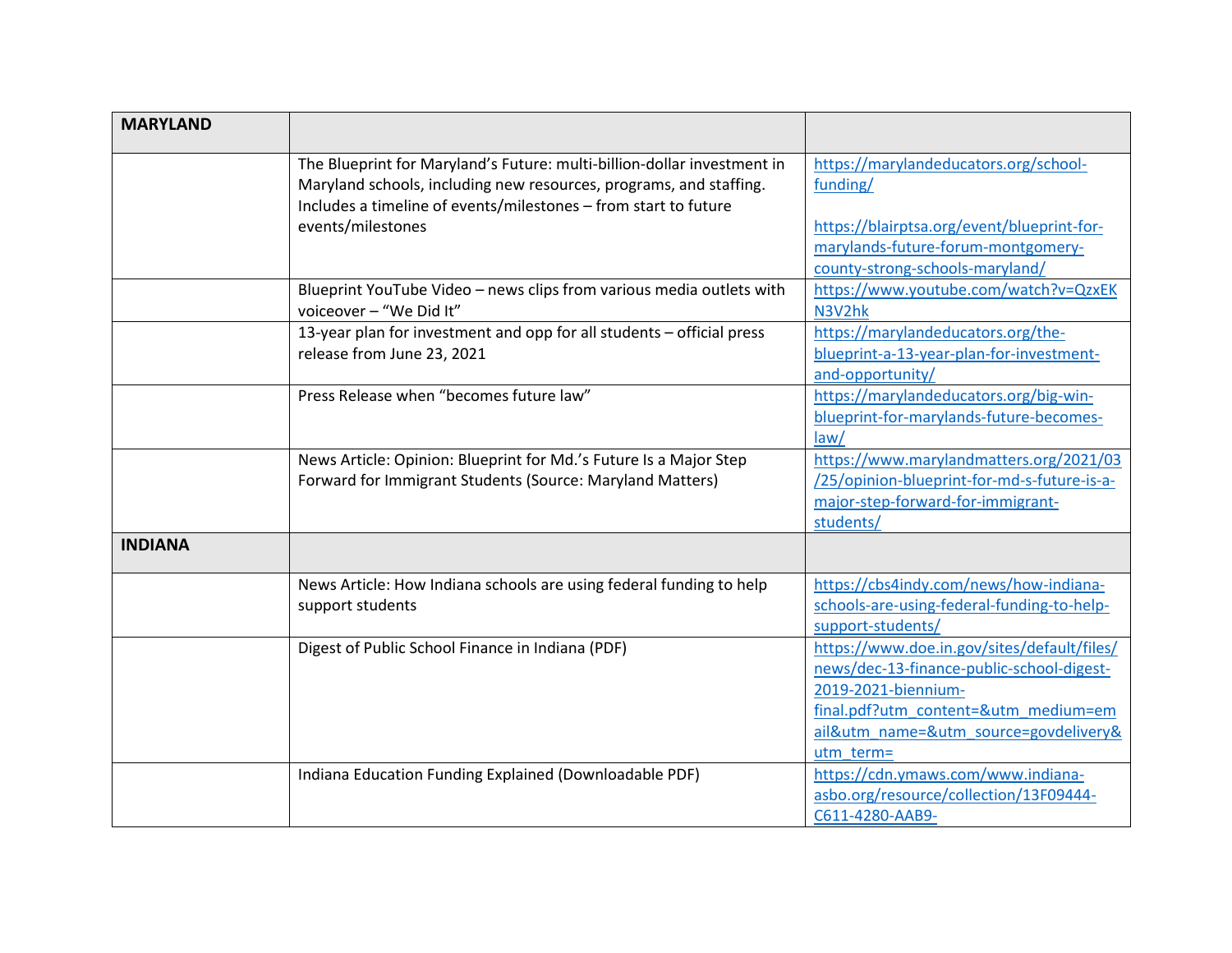|             |                                                                      | 5D2BA0559AA0/Indiana Education Fundin      |
|-------------|----------------------------------------------------------------------|--------------------------------------------|
|             |                                                                      | g Explained October 2.pdf                  |
|             | <b>IDOE Budget Presentation (Downloadable PDF)</b>                   | https://www.in.gov/sba/files/2a.Departme   |
|             |                                                                      | nt-of-Education-presentation.pdf           |
|             | Chalkbeat Article on basics of funding in Indiana - from 2015        | https://in.chalkbeat.org/2015/1/4/2110178  |
|             |                                                                      | 8/the-basics-of-school-funding-in-indiana- |
|             |                                                                      | difficulty-defining-fairness               |
|             |                                                                      | https://oese.ed.gov/files/2019/05/indianaa |
|             |                                                                      | pp.pdf                                     |
| <b>OHIO</b> |                                                                      |                                            |
|             | The Ohio Fair School Funding Plan (PDF)                              | https://cdfohio.org/wp-                    |
|             |                                                                      | content/uploads/sites/6/2021/05/Call-to-   |
|             |                                                                      | Action-Fair-School-Funding-5.4.2021.pdf    |
|             | Terms Used: "Fund Our Futures"                                       |                                            |
|             | Has own website - uses hashtag #BringOurTaxesHome                    | https://sites.google.com/view/ohiofairscho |
|             |                                                                      | olfunding/home                             |
|             | Link to sample letter - to promote/send out to legislators           | https://sites.google.com/view/ohiofairscho |
|             |                                                                      | olfunding/support-your-schools             |
|             | Microsoft form to receive updates - located on website - interest on | https://sites.google.com/view/ohiofairscho |
|             | becoming an advocate                                                 | olfunding/contact                          |
|             | Fair School Funding Facts (Downloadable PDF)                         | https://drive.google.com/file/d/1tTWS9kKb  |
|             |                                                                      | 0 sMFPmvqmOS9pv0pr0F-9pt/view              |
|             | Resource Page with various templates - letters, social media         | https://sites.google.com/view/ohiofairscho |
|             |                                                                      | olfunding/resources                        |
|             | Social media - suggested posts and graphics via a google drive       | https://drive.google.com/drive/folders/1DA |
|             |                                                                      | f24vq7S3afbjbn35S17EjFDKuRtkL3             |
|             | Press Release: OEA: 'No excuses. Pass the Fair School Funding Plan   | https://www.ohea.org/press-                |
|             | now.'                                                                | releases/2021/no-excuses-pass-the-fair-    |
|             |                                                                      | school-funding-plan-now/                   |
|             | <b>Ohio Revenue Projections</b>                                      | https://www.youtube.com/watch?v=iPp2_e     |
|             |                                                                      | 4n93g                                      |